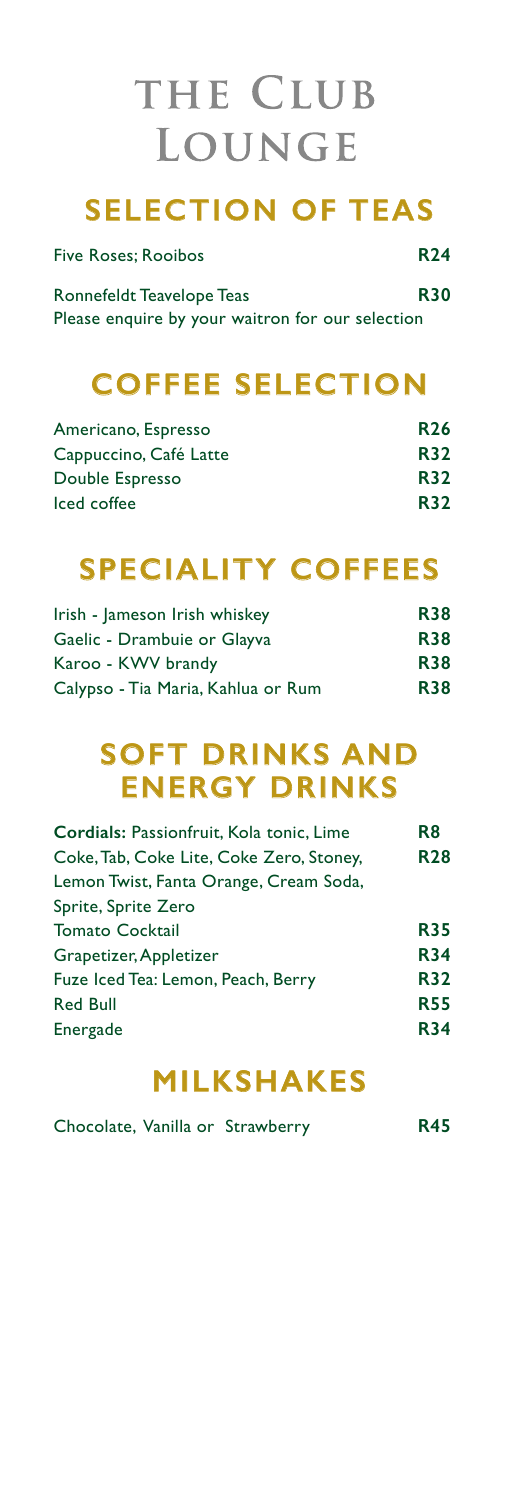### **NON-ALCOHOLIC GIN AND TONIC**

**THE DUCHESS FLORAL R50**

THE DUCHESS BOTANICAL R50

## **NON-ALCOHOLIC SPARKLING WINE**

### **J C LE DOMAINE R40 R180**

A blend of Sauvignon Blanc and Muscadel bruising. In the cellar, Fermentation to develop the signature Le Domaine taste is stopped prematurely to retain the natural sweetness.The base wine is then de-alcoholised before the lively sparkle is created by the infusion of CO2.

## **WINE (DE-ALCOHOLISED)**

**LEOPARD LEAP NATURAL WHITE R50 R180** The Natura Classic White is a blend of Chenin Blanc and Muscat. Crisp and refreshing with tropical fruit flavours on the nose, the palate is juicy and beautifully integrated.

**LEOPARD LEAP NATURAL RED R50 R180** A blend of Cabernet Sauvignon and Cinsaut, the Natura Classic Red intrigues with ripe red berries and sweet spice on the nose.

## **NON-ALCOHOLIC COCKTAILS**

| <b>NON-ALCOHOLIC</b>              |            |
|-----------------------------------|------------|
| <b>VIRGIN PINA COLADA</b>         | <b>R35</b> |
| <b>VIRGIN STRAWBERRY DAIOUIRI</b> | <b>R35</b> |
| <b>VIRGIN MOJITO</b>              | <b>R35</b> |

## **BEER/CIDER**

| <b>DEVIL'S PEAK HERO</b> | <b>R45</b> |
|--------------------------|------------|
| <b>HEINEKEN ZERO</b>     | <b>R40</b> |
| <b>SAVANNA - LEMON</b>   | <b>R45</b> |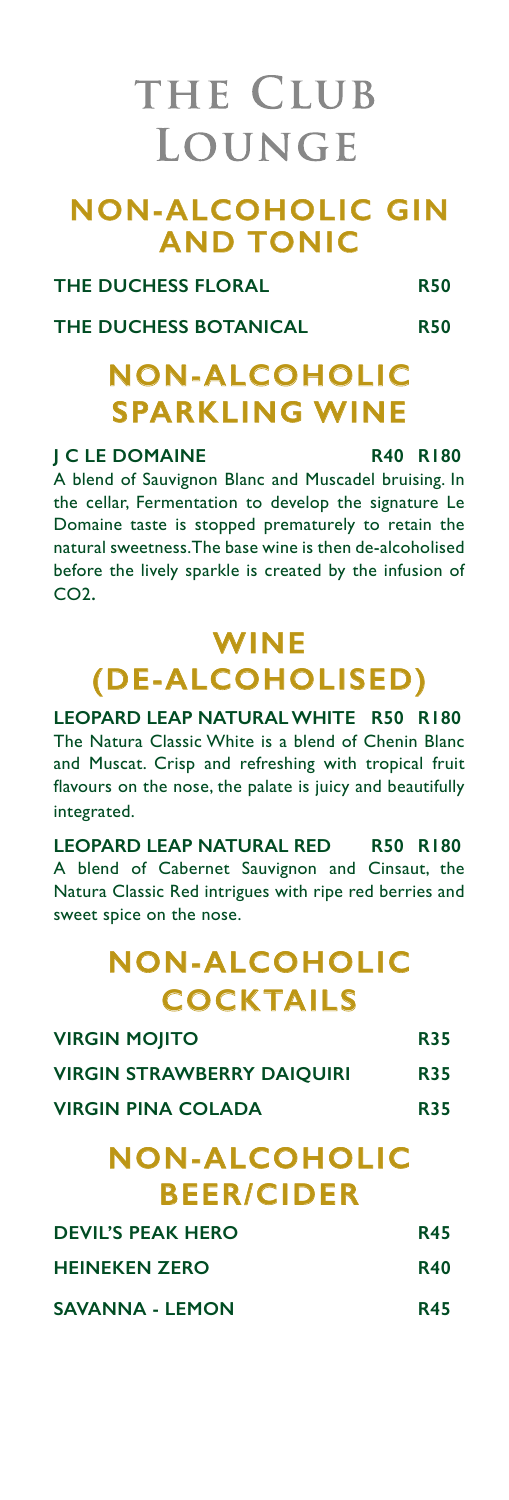### **MOCKTAILS**

Non-Alcoholic Cocktails

### **FANCOURT FRUIT PUNCH R65**

A combination of cranberry juice, pineapple juice, orange juice and lemon juice

### **VIRGIN MOJITO R65**

A refreshing mix of fresh lime, fresh mint leaves, cucumber and caster sugar muddled together with a dash of Soda Water.

### **VIRGIN PINA COLADA R65**

Delicious mix of vanilla ice cream, pineapple juice and lime

**VIRGIN STRAWBERRY DAIQUIRI R65** Beautiful mix of lemonade, lime and fresh strawberries

### **SIGNATURE COCKTAILS** Fancourt Favourites

**THE GAME PLAYER R85**

Also known as the Berlin Mule. It packs a punch

**Stoney ginger Beer, Jägermeister with mint garnish**

### **BEE'S KNEES R80**

Frank Meier is credited with creating the bee's knees cocktail at the Hotel Ritz Paris in the 1920s. Switching from sugar to honey creates a slightly richer version of the gin sour.

**5 Angel Gin, Bols Blue, Bols Cherry and pink tonic served with fresh mint garnish**

### **MARMALADE MARTINI R70**

Also called the Breakfast Martini after an eccentric industrialist who, after developing celiac disease, swapped out his breakfast toast for gin!

**Tanqueray Gin, Triple Sec, sugar syrup with a hint of marmaladel** 

### **HIGHLAND MULE R85**

Once, the cocktail of choice among the Hollywood A- listers. Fun Fact: The poles supporting the Hollywood sign were there by mules.

**Johnnie Walker Red, Bols, Soda Water and Bitters**

### **SOBER CLUB** R75

The Sober Club is a delicious mix of fruity flavors with a dangerous kick

**Bacardi Rum, Tequila, 5 Angels Gin, Passionfruit Cordial, Kola Tonic and Bitters**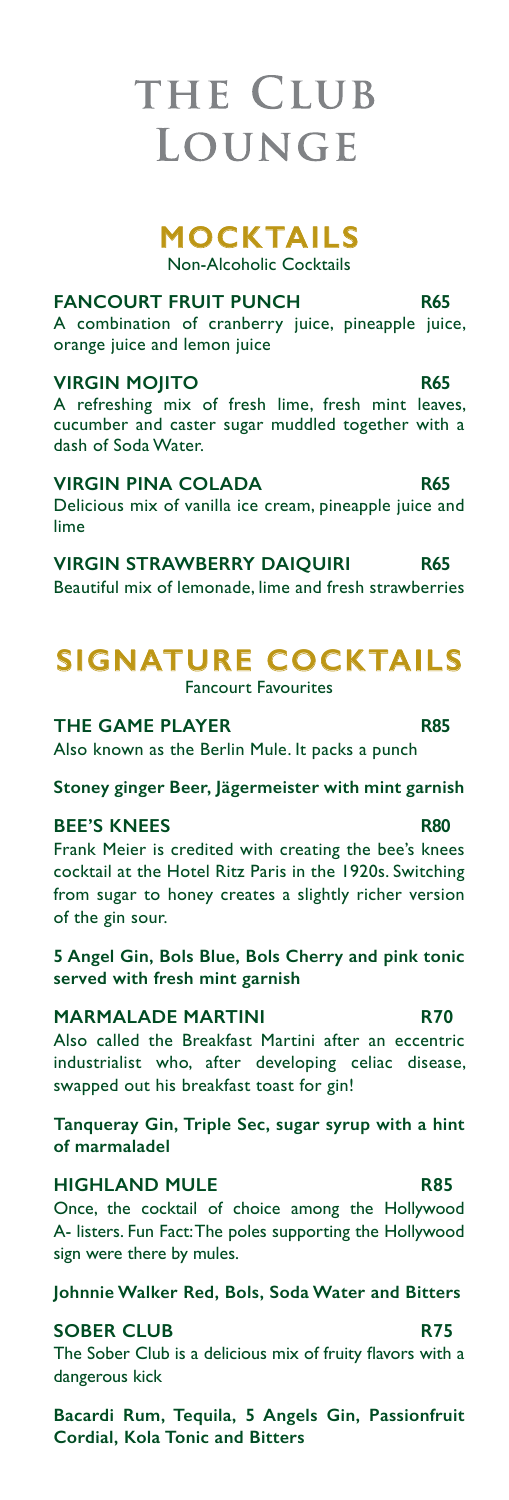## **SIGNATURE COCKTAILS**

Fancourt Favourites

### **JOHN COLLINS R75**

Originated from a head waiter of that name who worked at Limmer's Old House in Mayfair, a popular London hotel and coffee house between 1790–1817

**Jack Daniels, lemon juice, sugar syrup with Soda Water**

### **CLAM BLUSH R90**

Try me; I'm new! A gin base with a twist.

**Tanqueray Gin, Tonic Water, Strawberries and Lime**

### **DUCATI R90**

Fast-paced and powerful, a red and white two tone colour cocktail with a creamy finish.

**Amarula Cream, Stroh Rum, Bols and Vanilla Ice Cream**

### **STRAWBERRY COLADA R80**

The piña colada hails from Puerto Rico where it was created by bartender Ramón "Monchito" Marrero in 1954. Come 1978, the piña colada was declared the official drink of Puerto Rico.

**Bacardi Rum, Bols, coconut cream and pine apple Juice**

# **COCKTAILS**

### **BLOODY MARY** R75

Back in the 1920s Fernand Petiot, an American bartender at Harry's New York Bar in Paris, mixed equal parts tomato juice and vodka. A patron suggested the name when it reminded him of the Bucket of Blood Club in Chicago, and a girl he knew there named Mary.

**Vodka, Tomato Juice, Fresh Lemon, Worcestershire Sauce, Tabasco poured over ice and flavoured with salt and pepper**

### **BULL FROG R105**

The 'bullfrog' derives its name from its colouring. It's also potent and served in large quantities.

**Blue Curacao, White Rum, Gordon's Gin, Tequila, Triple Sec, Red Bull and Bols**

### **FANCOURT FUSION R75**

A Fancourt favourite!. As bright and beautiful in gradient colour as it is in flavour.

**Absolut Vodka, Peach schnapps, cherry liqueur and grenadine mixed with orange juice and served with blended Blue Curacao crushed ice**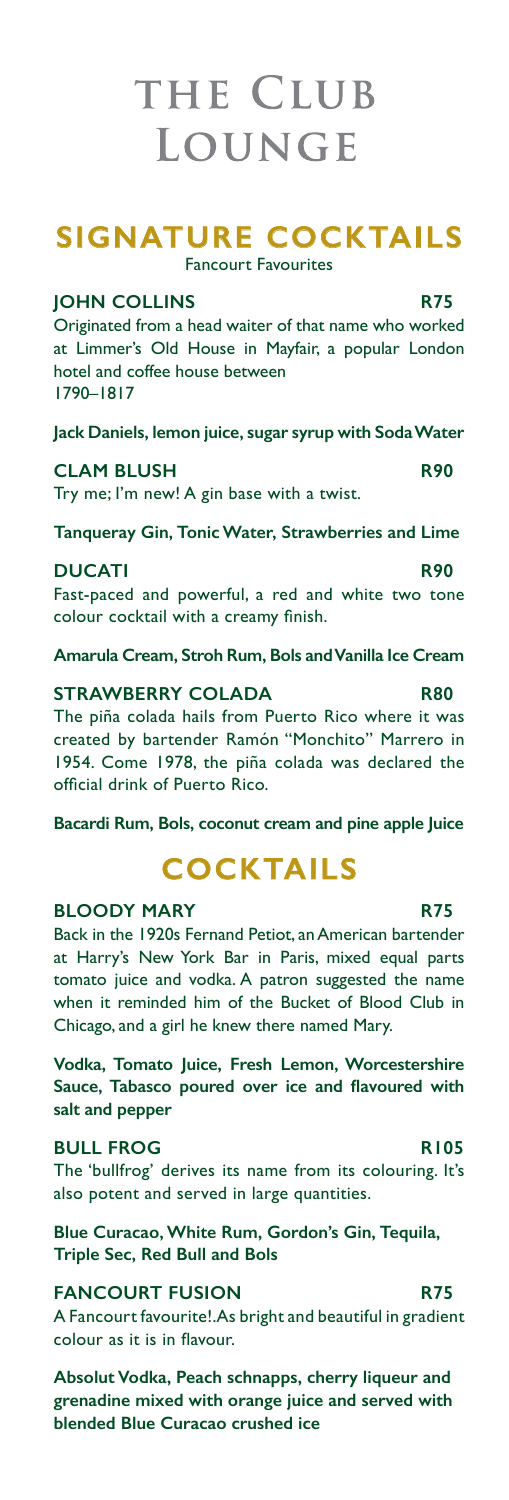## **COCKTAILS**

### **LONG ISLAND ICE TEA R60**

During the 1920's Prohibition, resourceful Americans tried their hand at crafting alcohol. Old Man Bishop, a Long Island resident, combined tequila, vodka, gin, rum, whiskey, and maple syrup.

**Vodka, gin, rum, Cointreau and fresh lemon all shaken and poured over ice and topped with coke**

### **MARGARITA** R50

Invented in California in 1938 for customer and Ziegfeld dancer Marjorie King, who was allergic to many spirits but fortunately not to tequila.

**Tequila, Triple Sec and lime juice served frozen or on the rocks**

### **MARTINI R70**

James Bond's cocktail of choice. Created during a mid-1800's Gold Rush in Martinez, California. The inhabitants now claim this classic as their own.

**Martini Dry and Tanqueray Gin**

### **MOJITO R70**

Originally a remedy for tropical diseases, this cocktail was apparently birthed in Havana, Cuba after ingredients were sourced from a passing ship.

**A fresh mix of Bacardi, fresh lime, fresh mint leaves and caster sugar muddled together with a splash of Soda Water**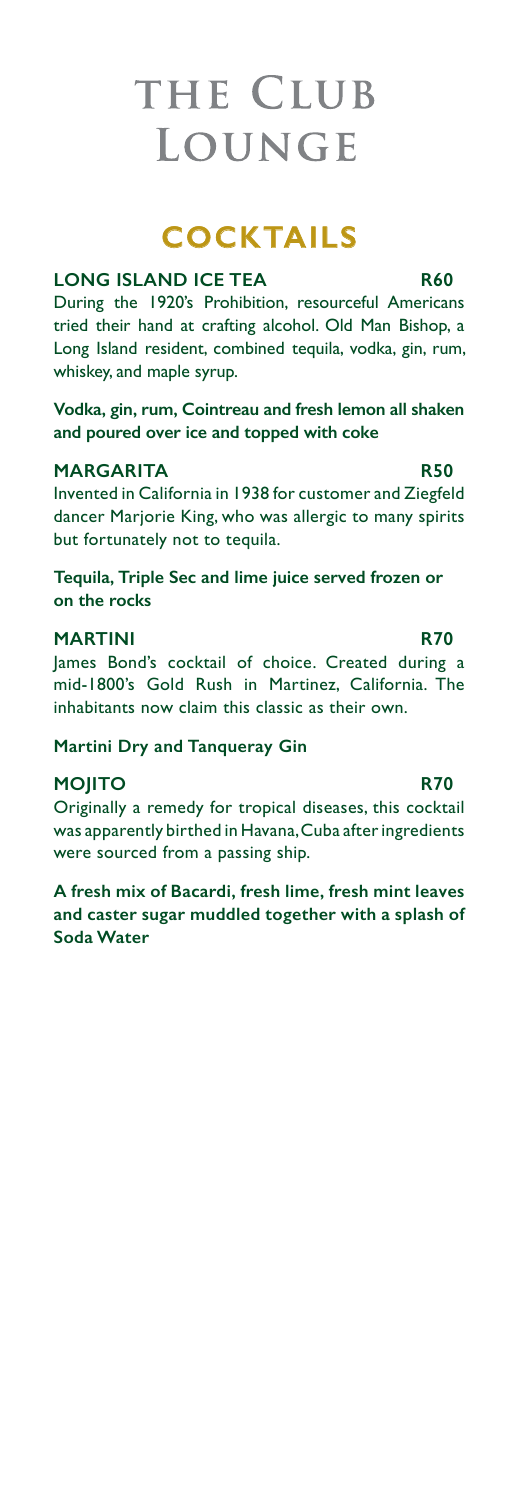### **COGNAC**

| <b>HENNESSY XO</b>      | R <sub>240</sub> |
|-------------------------|------------------|
| <b>HENNESSY VSOP</b>    | <b>R75</b>       |
| <b>BISQUIT XO</b>       | R <sub>226</sub> |
| <b>BISQUIT VSOP</b>     | <b>R75</b>       |
| <b>BISQUIT VS</b>       | <b>R47</b>       |
| <b>REMY MARTIN VSOP</b> | <b>R80</b>       |
| <b>COURVOISIER VSOP</b> | <b>R61</b>       |

## **BRANDY SELECTION**

| KWV 20 YEAR OLD          | <b>R130</b> |
|--------------------------|-------------|
| KWV 10 YEAR OLD          | <b>R38</b>  |
| <b>KWV 5 YEAR OLD</b>    | <b>R25</b>  |
| <b>KLIPDRIFT GOLD</b>    | <b>R40</b>  |
| <b>KLIPDRIFT PREMIUM</b> | <b>R28</b>  |
| <b>KLIPDRIFT</b>         | R22         |
| VAN RYN'S 10 YEAR OLD    | <b>R40</b>  |
| <b>RICHELIEU</b>         | R24         |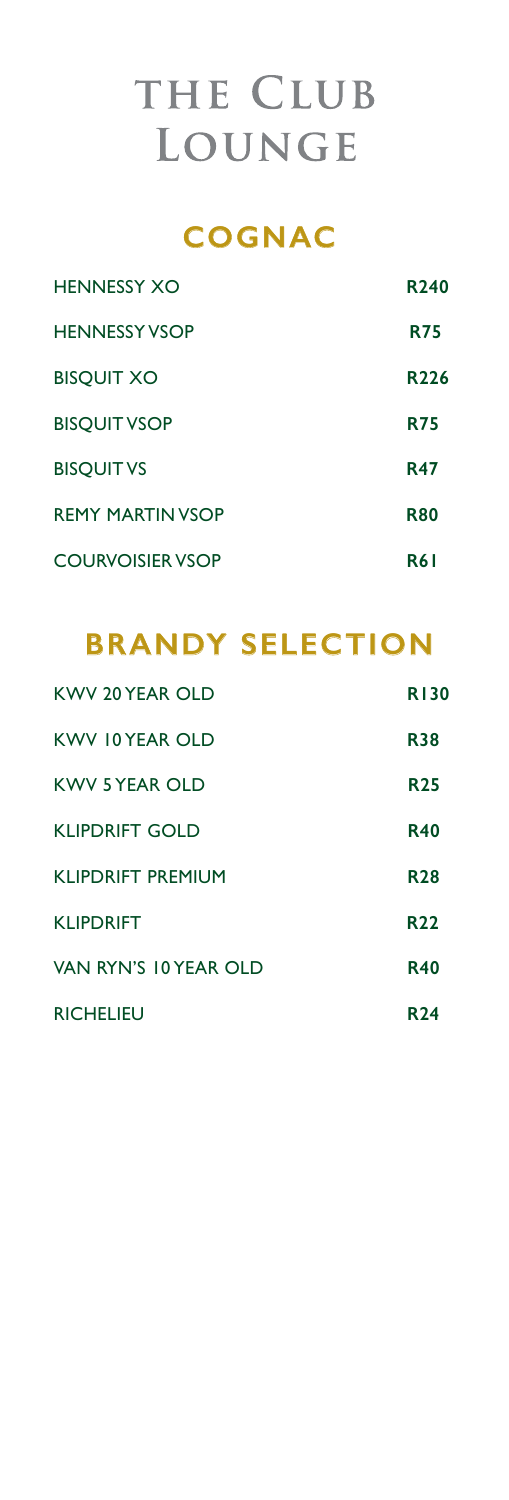### **WHISKY SELECTION BLENDED**

| <b>JOHNNIE WALKER BLUE</b>                       | <b>R275</b> |
|--------------------------------------------------|-------------|
| JOHNNIE WALKER GOLD LABEL                        | <b>R105</b> |
| JOHNNIE WALKER GREEN LABEL<br><b>15 YEAR OLD</b> | <b>R75</b>  |
| JOHNNIE WALKER BLACK I2 YEAR OLD R54             |             |
| <b>JOHNNIE WALKER RED</b>                        | <b>R28</b>  |
| <b>CHIVAS REGAL 18 YEAR OLD</b>                  | <b>RI12</b> |
| <b>CHIVAS REGAL 12 YEAR OLD</b>                  | <b>R50</b>  |
| <b>DIMPLE HAIG 15 YEAR OLD</b>                   | <b>R45</b>  |
| <b>BELL'S SPECIAL RESERVE</b>                    | <b>R35</b>  |
| <b>BELLS</b>                                     | <b>R33</b>  |
| J & B                                            | <b>R25</b>  |

### **WHISKY SELECTION SINGLE MALT**

| CHIVAS ROYAL SALUTE 21 YEAR OLD                          | R <sub>235</sub> |
|----------------------------------------------------------|------------------|
| <b>GLENFIDDICH 18 YEAR OLD</b><br><b>ANCIENT RESERVE</b> | <b>R150</b>      |
| <b>GLENFIDDICH 15 YEAR OLD RESERVE</b>                   | R97              |
| <b>GLENFIDDICH 12 YEAR OLD</b>                           | R55              |
| <b>GLENMORANGIE 18 YEAR OLD</b>                          | <b>R175</b>      |
| <b>GLENMORANGIE NECTAR D'OR</b>                          | <b>R95</b>       |
| <b>GLENMORANGIE QUINTA RUBAN</b>                         | <b>R85</b>       |
| <b>GLENMORANGIE LASANTA</b>                              | <b>R70</b>       |
| <b>GLENMORANGIE THE ORIGINAL</b>                         | <b>R52</b>       |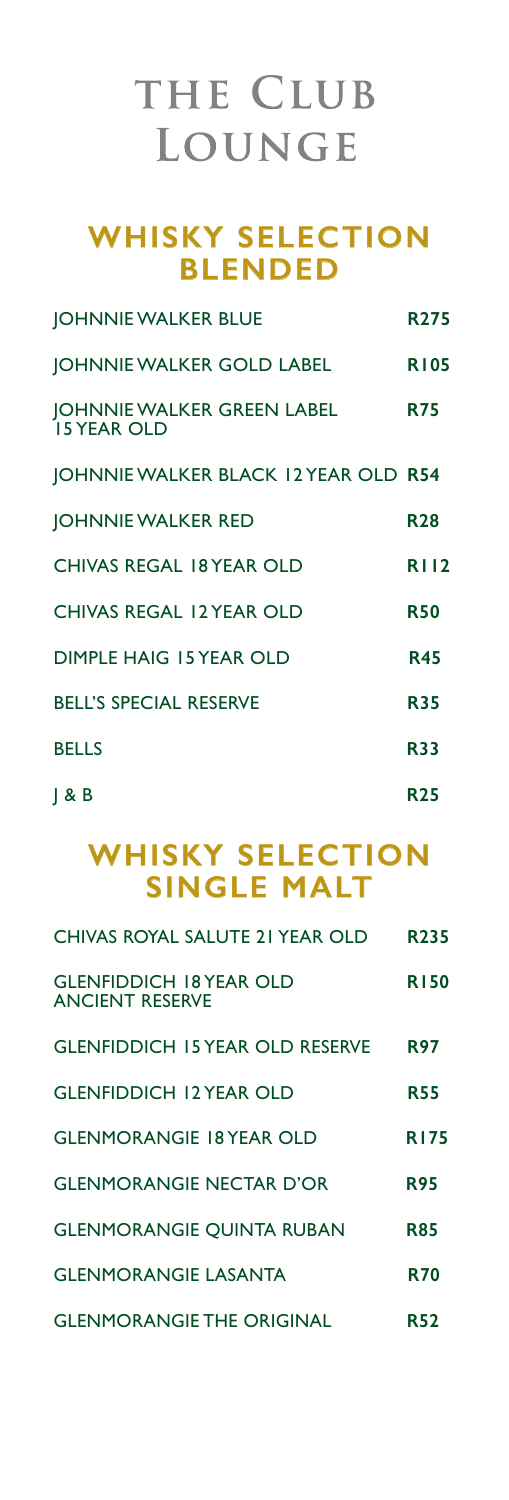## **WHISKY SELECTION SINGLE MALT**

| <b>GLENLIVET 21 YEAR OLD</b>    | R <sub>204</sub> |
|---------------------------------|------------------|
| <b>GLENLIVET 18 YEAR OLD</b>    | <b>R140</b>      |
| <b>GLENLIVET 15 YEAR OLD</b>    | <b>R95</b>       |
| <b>GLENLIVET 12 YEAR OLD</b>    | <b>R65</b>       |
| <b>LAGAVULIN 16 YEAR OLD</b>    | <b>R125</b>      |
| LAPHROAIG 10 YEAR OLD           | <b>R80</b>       |
| <b>BUNNAHABHAIN 12 YEAR OLD</b> | <b>R80</b>       |
| CAOL ILA 12 YEAR OLD            | R70              |

### **BOURBON**

| <b>JACK DANIELS SINGLE BARREL</b> | <b>R70</b> |
|-----------------------------------|------------|
| <b>WOODFORD RESERVE</b>           | <b>R45</b> |
| <b>MAKER'S MARK</b>               | <b>R45</b> |
| <b>GENTLEMAN JACK</b>             | <b>R44</b> |
| <b>JACK DANIELS</b>               | <b>R42</b> |
| SOUTHERN COMFORT                  | <b>R27</b> |

### **RUM**

| <b>STROH RUM</b>                 | <b>R50</b> |
|----------------------------------|------------|
| <b>BACARDI SUPERIOR WHITE</b>    | <b>R25</b> |
| HAVANA CLUB ANEJO RESERVE        | <b>R25</b> |
| <b>CAPTAIN MORGAN SPICE GOLD</b> | <b>R25</b> |
| CAPTAIN MORGAN BLACK LABEL       | R2 I       |
| <b>MALIBU</b>                    | <b>R20</b> |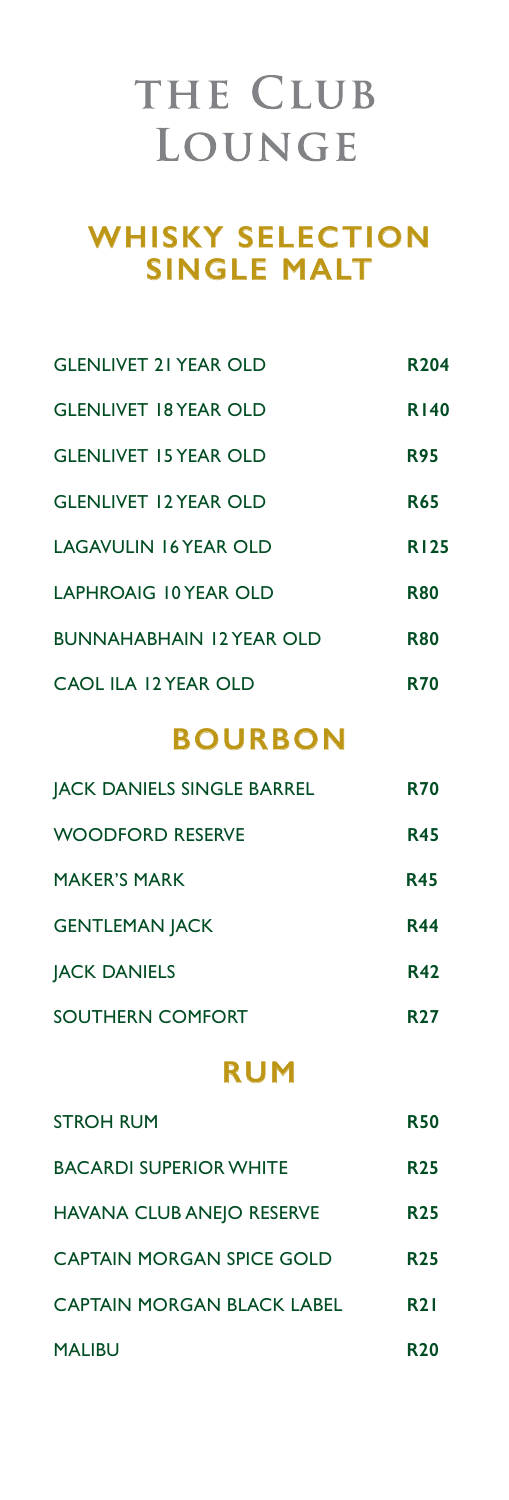## **SPIRITS**

| <b>TEOUILA</b>                                            |            |  |
|-----------------------------------------------------------|------------|--|
| <b>GORDON'S GIN</b>                                       | <b>R22</b> |  |
| <b>BOMBAY SAPPHIRE DRY GIN</b>                            | <b>R36</b> |  |
| <b>INVERROCHE AMBER, CLASSIQUE,</b><br><b>VERDANT GIN</b> | <b>R42</b> |  |
| <b>TANOUERAY GIN</b>                                      | <b>R33</b> |  |
| <b>TANQUERAY NO.10 GIN</b>                                | <b>R49</b> |  |
| <b>HENDRICKS GIN</b>                                      | <b>R50</b> |  |
| SMIRNOFF 1818 VODKA                                       | <b>R20</b> |  |
| <b>ABSOLUT VODKA</b>                                      | <b>R30</b> |  |
| <b>GREY GOOSE VODKA</b>                                   | R58        |  |

| PATRÓN AÑEJO            | <b>R82</b>      |
|-------------------------|-----------------|
| PATRÓN REPOSADO         | <b>R67</b>      |
| PATRÓN XO CAFE          | <b>R40</b>      |
| <b>JOSE CUERVO GOLD</b> | <b>R30</b>      |
| OLMECA BLANCO           | <b>R28</b>      |
| OLMECA REPOSADO         | R <sub>27</sub> |

### **GRAPPA**

| ANTONELLA, CABERNET GRAPPA |  |  |  | <b>R60</b> |
|----------------------------|--|--|--|------------|
|----------------------------|--|--|--|------------|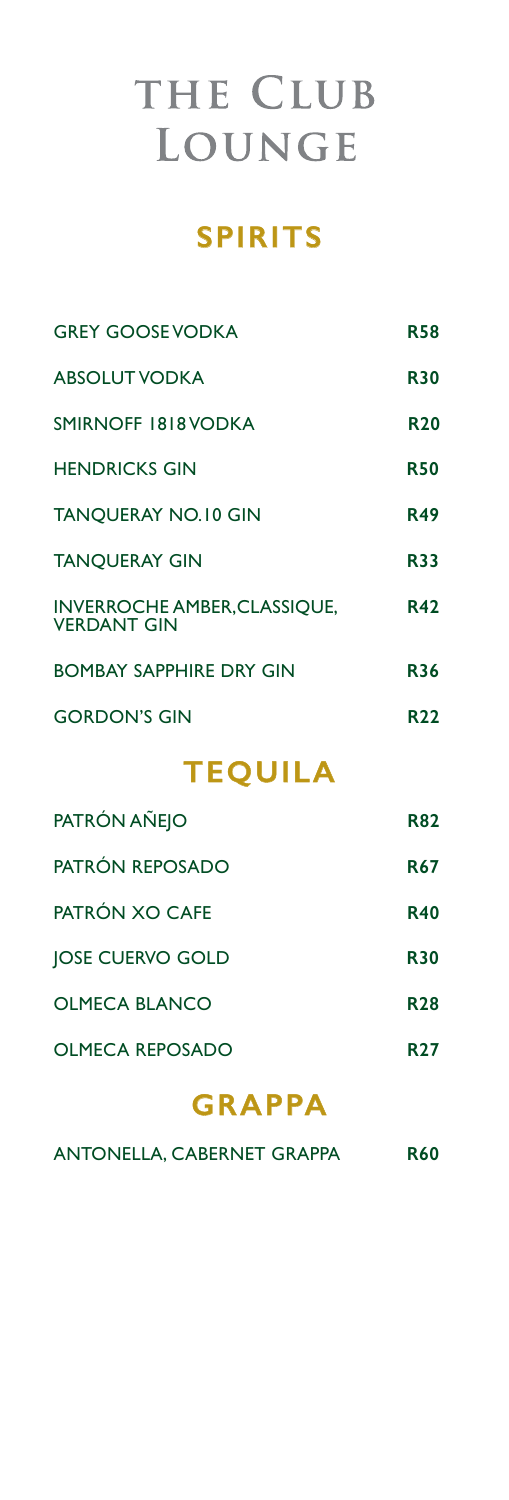### **APERITIF**

| <b>CAMPARI</b>                      | <b>R60</b> |
|-------------------------------------|------------|
| <b>PERNOD</b>                       | <b>R45</b> |
| PIMMS NO.I                          | <b>R28</b> |
| <b>LIQUEUR AND DIGESTIF</b>         |            |
| <b>UNDERBERG</b>                    | <b>R55</b> |
| <b>COINTREAU</b>                    | <b>R42</b> |
| <b>DRAMBUIE</b>                     | <b>R40</b> |
| <b>DISARONNO AMARETTO</b>           | <b>R36</b> |
| <b>TIA MARIA</b>                    | <b>R32</b> |
| <b>FRANGELICO</b>                   | <b>R32</b> |
| <b>JÄGERMEISTER</b>                 | <b>R31</b> |
| <b>IRISH MIST</b>                   | <b>R30</b> |
| <b>KAHLÚA</b>                       | <b>R28</b> |
| <b>BAILEYS IRISH CREAM</b>          | <b>R24</b> |
| <b>CAPE VELVET</b>                  | <b>R22</b> |
| <b>AMARULA CREAM</b>                | <b>R22</b> |
| <b>ARCHERS PEACH SCHNAPPS</b>       | <b>R20</b> |
| <b>NACHTMUSIK</b>                   | <b>R20</b> |
| <b>SAMBUCA</b>                      | <b>R20</b> |
| STRAWBERRY LIPS TEQUILA LIQUEUR RI8 |            |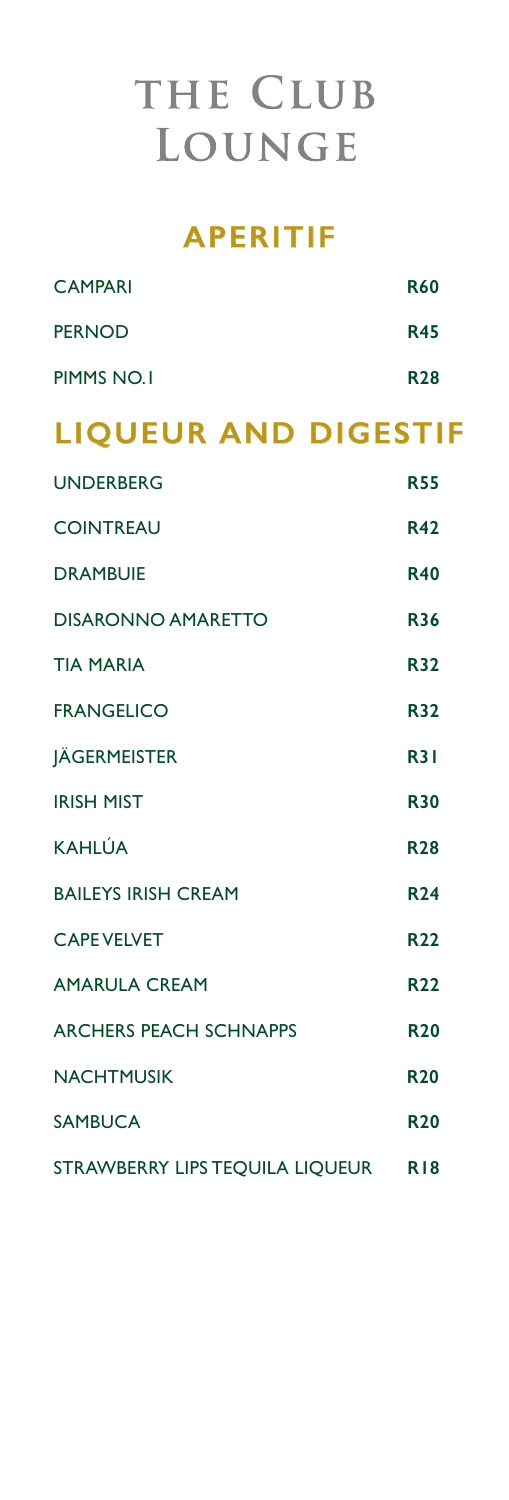## **PORT AND SHERRY**

| PETER BAYLEY CAPE VINTAGE | <b>R50</b> |
|---------------------------|------------|
| DE KRANS CAPE TAWNY       | <b>R40</b> |
| <b>MONIS FULL CREAM</b>   | <b>R25</b> |
| <b>MONIS MEDIUM CREAM</b> | <b>R25</b> |
| <b>MONIS PALE DRY</b>     | <b>R25</b> |

### **BOTTLED BEERS**

| <b>PERONI</b>           | <b>R50</b> |
|-------------------------|------------|
| <b>WINDHOEK DRAUGHT</b> | <b>R42</b> |
| <b>CORONA</b>           | <b>R42</b> |
| <b>STELLA ARTOIS</b>    | <b>R40</b> |
| <b>HEINEKEN</b>         | <b>R38</b> |
| <b>FLYING FISH</b>      | <b>R35</b> |
| MILLER GENUINE DRAFT    | <b>R35</b> |
| <b>WINDHOEK LAGER</b>   | <b>R35</b> |
| <b>WINDHOEK LIGHT</b>   | <b>R35</b> |
| <b>AMSTEL</b>           | <b>R33</b> |
| <b>CASTLE LITE</b>      | <b>R33</b> |
| <b>CASTLE</b>           | <b>R32</b> |
| <b>BLACK LABEL</b>      | <b>R32</b> |
| <b>HANSA PILSNER</b>    | <b>R31</b> |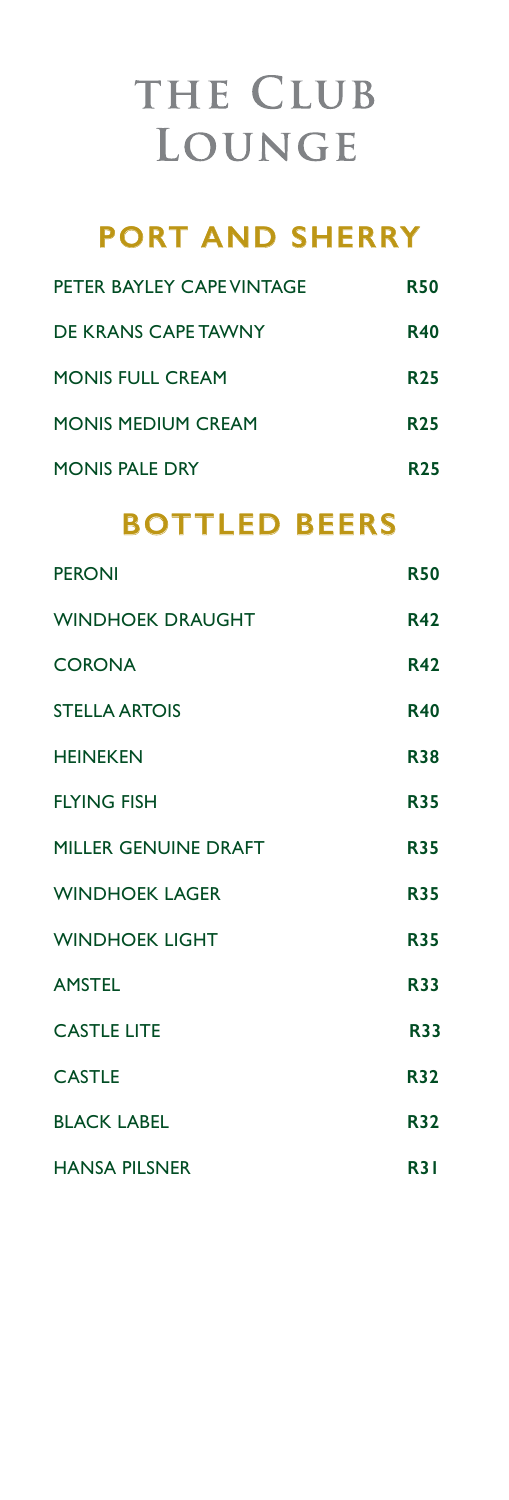### **CIDERS AND SPIRIT COOLERS**

| SAVANNAH DRY         | <b>R42</b> |
|----------------------|------------|
| SAVANNAH LIGHT       | <b>R42</b> |
| <b>HUNTERS GOLD</b>  | <b>R40</b> |
| <b>HUNTERS DRY</b>   | <b>R40</b> |
| <b>SMIRNOFF SPIN</b> | R38        |

## **SHOOTERS**

| <b>B52</b><br>Amarula, White Sambuca and Kahlua Liquer           | <b>R35</b> |
|------------------------------------------------------------------|------------|
| <b>SPRINGBOK</b><br>Peppermint Liqueur and Amarula               | <b>R25</b> |
| <b>BLOW JOB</b><br>Kahlua and Amarula topped with whipped cream  | <b>R25</b> |
| <b>SOWETAN TOILET</b><br>Banana Liqueur, Amarula and Nachtmusiek | <b>R25</b> |
| <b>GRAVIES FIREBALL</b><br>Tequila, Gin and drops of Tabasco     | <b>R25</b> |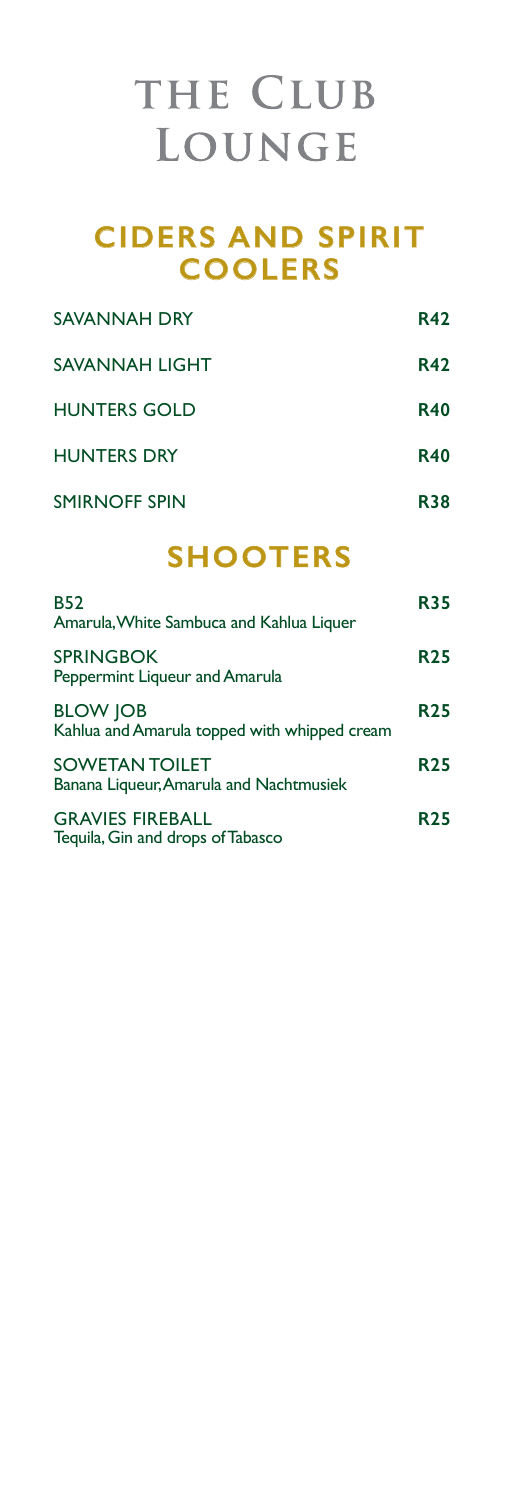## **INTRODUCTION**

South Africa is a country rich with incredible people doing incredible things and interacting daily with the many resources our land has to offer. From the windswept West coast of the Cape to our very own Klein Karoo you will find wines of great expression representing their specific terroir, and wine making passion.

In order to guarantee you only the best here at Fancourt we have teamed up with 5 major Vineyards in forming a partnership of extreme proportions.

Waterford Estate, Jordan Wine Estate, Graham Beck Wines, Ernie Els wines and Goose wines have become synonymous throughout the world as being 5 of South Africa's top Vineyards bringing you an incredible selection of top quality wines. With their support we are able to provide you with an incredible backbone and structure for a list we know you will enjoy.

Proudly South African

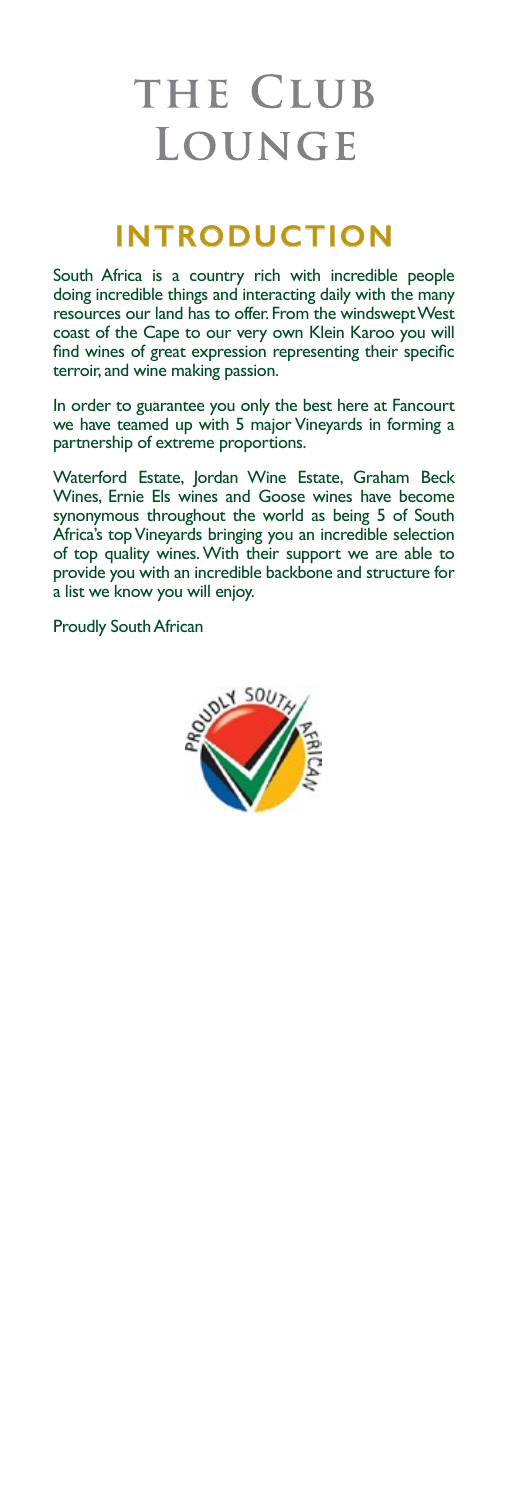### **WINE BY THE GLASS/ CARAFE**

We have carefully selected a range of wines by the glass that shows the best varietal characteristics from some of South Africa's finest producers. Our selection aims to give you the option of drinking quality wines without having to buy a full bottle.

### **SPARKLING WINE**

|                              | Glass<br>125ml |
|------------------------------|----------------|
| <b>GRAHAM BECK, BRUT, NV</b> | <b>R85</b>     |
| <b>GRAHAM BECK, ROSÉ, NV</b> | <b>R85</b>     |

## **WHITE WINE**

|                                                        | Glass      | Carafe     |
|--------------------------------------------------------|------------|------------|
| TOKARA, CHARDONNAY                                     | <b>R70</b> | <b>R85</b> |
| THE GOOSE, SAUVIGNON BLANC R65                         |            | <b>R80</b> |
| <b>BUITENVERWACHTING,</b><br><b>SAUVIGNON BLANC</b>    | <b>R65</b> | <b>R80</b> |
| <b>HAUTE CABRIÈRE,</b><br><b>CHARDONNAY/PINOT NOIR</b> | <b>R65</b> | <b>R80</b> |
| <b>WATERFORD, PECAN STREAM,</b>                        | <b>R60</b> | <b>R75</b> |
| ERNIE ELS, BIG EASY, WHITE<br><b>SAUVIGNON BLANC</b>   | <b>R55</b> | <b>R70</b> |
| <b>FRANSCHHOEK CELLAR,</b><br><b>CHENIN BLANC</b>      | <b>R48</b> | <b>R65</b> |
| <b>ANTHONIJ RUPERT,</b><br>PINOT GRÍGIO                | <b>R50</b> | <b>R65</b> |
|                                                        |            |            |

## **ROSÉ**

|                       |            | Glass Carafe<br>175ml 250ml |
|-----------------------|------------|-----------------------------|
| JORDAN CHAMELEON ROSE | <b>R50</b> | <b>R68</b>                  |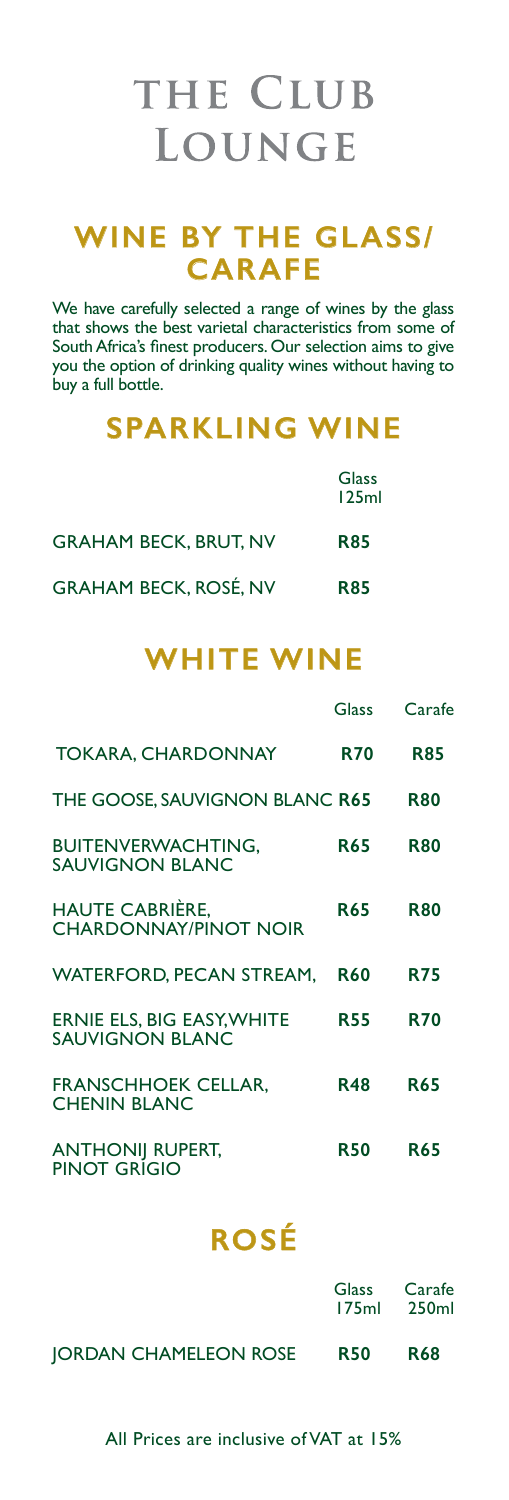## **RED WINE**

|                                                        | Glass<br>175ml | Carafe<br>250 <sub>ml</sub> |
|--------------------------------------------------------|----------------|-----------------------------|
| <b>RAKA, PINOTAGE</b>                                  | <b>R70</b>     | <b>R95</b>                  |
| THE GOOSE, SHIRAZ                                      | <b>R70</b>     | <b>R90</b>                  |
| HARTENBERG, DOORKEEPER,<br><b>SHIRAZ</b>               | <b>R70</b>     | <b>R90</b>                  |
| <b>GRAHAM BECK, THE GAME</b><br><b>RESERVE, MERLOT</b> | <b>R70</b>     | <b>R85</b>                  |
| <b>WATERFORD, PECAN STREAM,</b><br><b>PEBBLE HILL</b>  | <b>R60</b>     | <b>R80</b>                  |
| JORDAN, CHAMELEON,<br><b>RED BLEND</b>                 | <b>R60</b>     | <b>R80</b>                  |
| <b>FRANSCHHOEK CELLAR,</b><br><b>CABERNE</b>           | R48            | <b>R65</b>                  |

# $JORDAN$

CELLAR MASTERS/OWNERS: Gary and Kathy Jordan

| JORDAN, SYRAH                | R435             |
|------------------------------|------------------|
| JORDAN, MERLOT (BLACK MAGIC) | <b>R440</b>      |
| <b>JORDAN, RIESLING</b>      | <b>R335</b>      |
| JORDAN, SAUVIGNON BLANC      | <b>R315</b>      |
| JORDAN, CHARDONNAY           | R <sub>295</sub> |
| JORDAN, RED BLEND            | R <sub>240</sub> |
| <b>JORDAN, WHITE BLEND</b>   | <b>R185</b>      |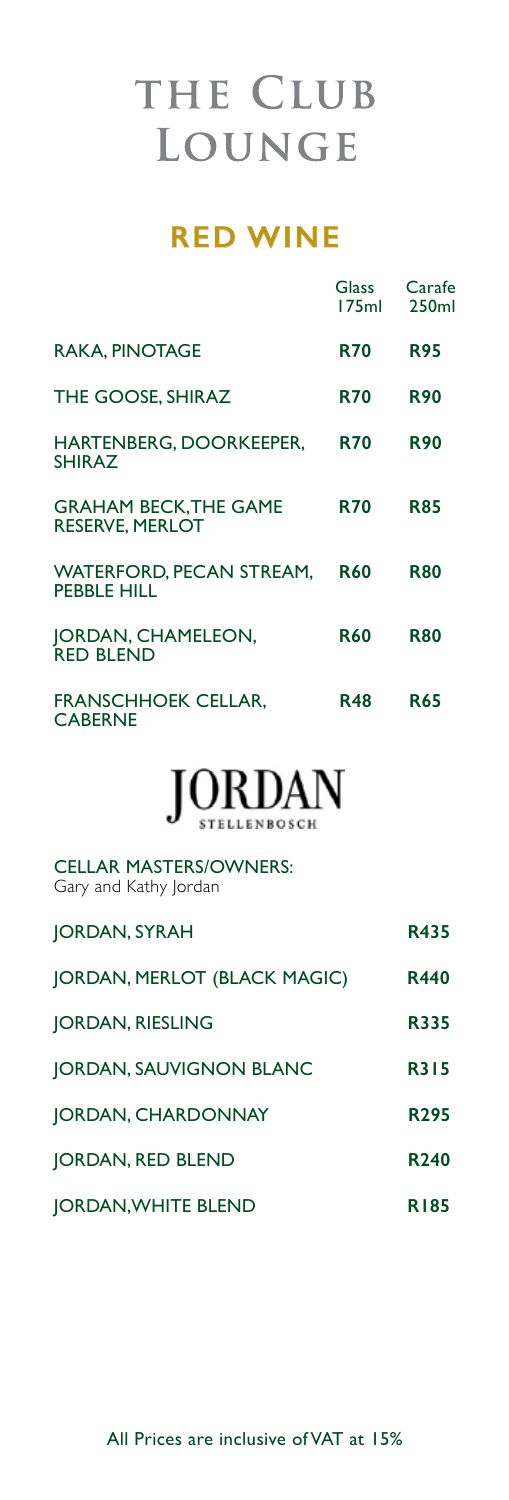

CELLAR MASTER: Kevin Arnold

| THE JEM                              | R3650            |
|--------------------------------------|------------------|
| <b>KEVIN ARNOLD, SHIRAZ</b>          | <b>R795</b>      |
| <b>WATERFORD, CHARDONNAY</b>         | <b>R605</b>      |
| <b>WATERFORD, CABERNET SAUVIGNON</b> | <b>R605</b>      |
| <b>WATERFORD, SAUVIGNON BLANC</b>    | <b>R310</b>      |
| <b>WATERFORD, ROSE-MARY</b>          | R <sub>270</sub> |
| PECAN STREAM, SAUVIGNON BLANC        | R225             |
| PECAN STREAM, RED BLEND              | R240             |



CELLAR MASTERS: Peter Ferreira and Erika Obermeyer

Each bottle sold contributes towards Graham Beck Wines very own Conservation Initiative

| <b>GAME RESERVE, MERLOT</b>                  | <b>R260</b>      |
|----------------------------------------------|------------------|
| <b>GAME RESERVE, PINOTAGE</b>                | R <sub>260</sub> |
| <b>GAME RESERVE, SHIRAZ</b>                  | R <sub>245</sub> |
| <b>GAME RESERVE, CABERNET SAUVIGNON R240</b> |                  |

All Prices are inclusive of VAT at 15%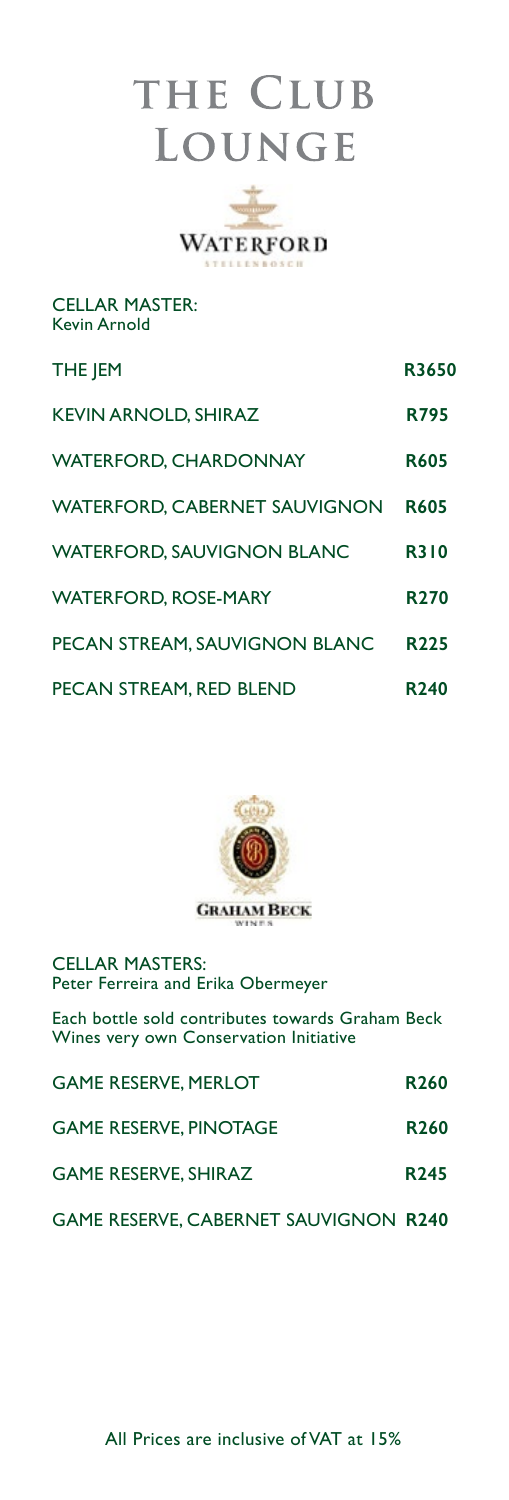

CELLAR MASTERS: World renowned and double major golfer, Retief Goosen, affectionately known as "The Goose" partnered with long- time friend,Werner Roux, in this journey of passion and love for wine

| GOOSE, EXPRESSION 2008/9         | <b>R475</b>      |
|----------------------------------|------------------|
| <b>GOOSE, SHIRAZ</b>             | R <sub>295</sub> |
| <b>GOOSE, CABERNET SAUVIGNON</b> | R <sub>295</sub> |
| <b>GOOSE, SAUVIGNON BLANC</b>    | <b>R250</b>      |



CELLAR MASTER: Louis Strydom

Through his many travels around the globe Ernie has been exposed to and appreciated some of the world's greatest wines and in 1999 decided to pursue his developed passion for fine wine with the creation of Ernie Els Wines.

| ERNIE ELS, SIGNATURE 2009-2013      | <b>R1875</b>     |
|-------------------------------------|------------------|
| ERNIE ELS. MERLOT                   | <b>R465</b>      |
| ERNIE ELS, CABERNET SAUVIGNON       | <b>R450</b>      |
| <b>BIG EASY, CABERNET SAUVIGNON</b> | R <sub>265</sub> |
| <b>BIG EASY, CHENIN BLANC</b>       | R <sub>245</sub> |

## **SPARKLING WINE**

|                              | <b>Bottle</b> |
|------------------------------|---------------|
| <b>GRAHAM BECK, BRUT, NV</b> | <b>R395</b>   |
| <b>GRAHAM BECK, ROSÉ, NV</b> | <b>R395</b>   |